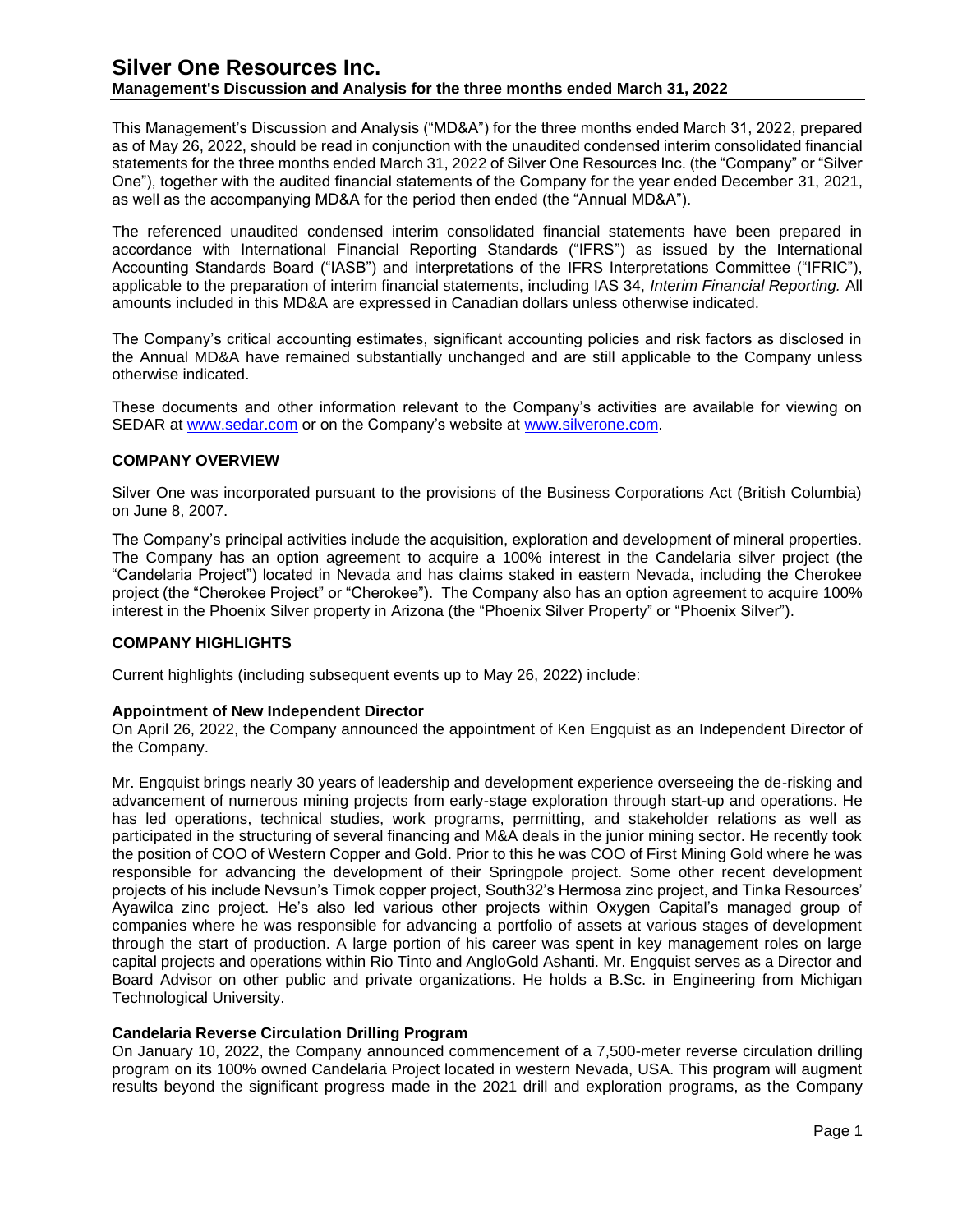proceeds to define a current, in-ground resource and advances towards an economic study in 2022.

The drill program consists of up to 32 holes focussing on two main goals: It continues to examine and potentially expand near-surface silver-oxide mineralization along strike from the previously mined Mount Diablo and Northern Belle open-pits. Drilling also fills in areas along the potential extensions to the higher-grade, downdip continuation of the mineralized system.

On April 25, 2022, the Company announced the completion of the Phase II reverse circulation drilling program and the commencement of a 1,500 metre metallurgical core drilling program on its Candelaria Project.

#### **MINERAL PROPERTIES**

#### *Candelaria, Nevada, United States*

The Candelaria Mine is located in central west Nevada just off the paved Highway 95, which connects Las Vegas with Reno. The past producing mine site is serviced by paved road, power and water. Reclamation of the Candelaria Mine has been ongoing since 1998. The mine dumps were re-contoured and seeded, and the heap leach piles were rinsed with fresh water and seeded. Other infrastructure has been removed, and the substantial reclamation work meets all state and federal guidelines.

The project lies within the Candelaria Mining District, historically the richest silver mining district in Nevada. Estimated production from the late 1880's to 1954 was 22 million ounces of silver. From 1874 to 1883, the Northern Belle Deposit alone produced high grade lodes averaging 1,700 – 2,000 grams per tonne (g/t) silver (50 – 60 oz/ton). Open pit mining between 1980 and 1999 resulted in the production of 47 million ounces of silver, with Kinross Gold producing approximately 13 million ounces of that between 1994 and 1999.

SSR Mining Inc. (SSR or Silver Standard) completed a large drilling program prior to acquiring the project in 2001 and commissioned a technical resource report titled "Candelaria Project Technical Report" dated May 24, 2001 (filed on SEDAR on June 20, 2002), prepared by Pincock Allen & Holt. Historical resources as outlined in the report amount to approximately 44 million ounces of silver in the Measured and Indicated categories with an additional 82.8 million ounces of silver Inferred. See section titled "Cautionary Notes on Historical Resource Estimates".

Silver One entered into a 3-year option agreement with SSR (announced on January 17 and 23, 2017) whereby Silver One issued 1,332,900 Silver One common shares worth USD \$1,000,000 upon TSX-V approval of the option agreement (January 23, 2017). On January 24, 2018, the Company announced the completion its first anniversary payment to SSR by issuing 2,828,636 shares at a deemed value of USD \$1,000,000. On January 28, 2019, the Company announced the completion its second anniversary payment to SSR by issuing 5,827,338 shares at a deemed value of USD \$1,000,000. It was further obligated to issue an additional USD \$1,000,000 worth of Silver One shares in January 2020. However, Silver one entered into an agreement with SSR and Maverix Metals Inc. ("Maverix") whereby:

- 1. Silver One will assume a Production Payment obligation by SSR to Maverix (formerly to Kinross). For this, SSR agreed to relinquish the option payment of US\$1,000,000 in shares of Silver One and instead received US\$100,000 in units of Silver One. This agreement obliges Silver One to assume the obligation to pay Maverix US\$1,000,000 upon Candelaria achieving commercial production of not less than 2,500,000 ounces of silver per annum (the "Production Payment").
- 2. In consideration of Maverix agreeing to Silver One's assumption of the Production Payment, Maverix will receive US \$100,000 in units of Silver One.
- 3. Maverix has agreed to amend the Production Payment so that Silver One may satisfy it with US\$500,000 cash and \$500,000 in shares of Silver One on the first anniversary after commencement of commercial production at Candelaria.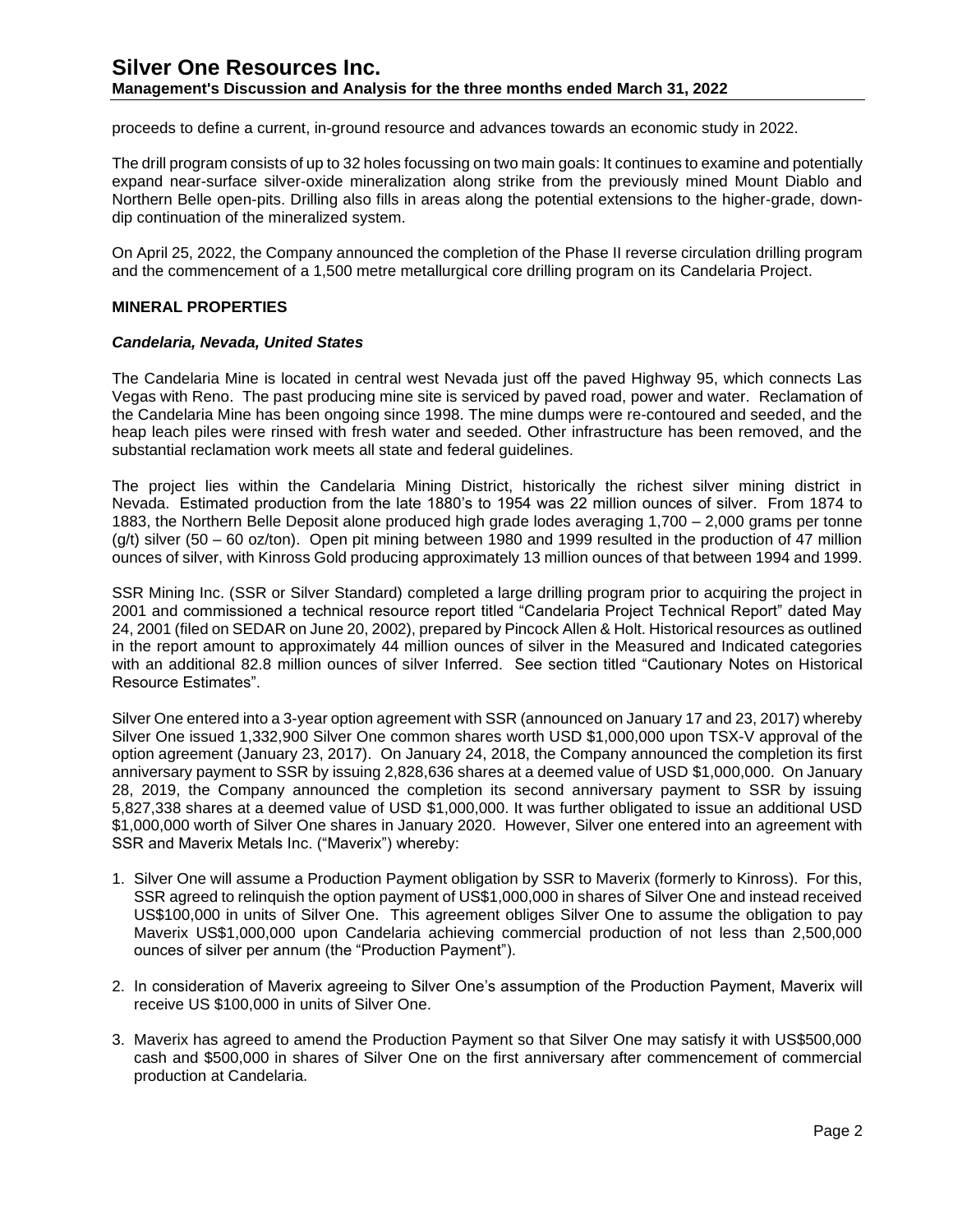## **Management's Discussion and Analysis for the three months ended March 31, 2022**

Each unit will be comprised of one share of Silver One and one-half of one share purchase warrant (each a "Warrant") with each whole Warrant entitling the holder to purchase one additional share at a price of \$0.40 per share for a period of three years.

On July 25, 2019, the Company amended the Candelaria Option Agreement ("Amended Agreement"). The Amended Agreement deferred the assumption of the USD \$2,000,000 bond obligation by the Company until January 2023.

Upon completion of the option agreement, Silver One will have earned 100% of SSR's interest in the property, subject to a 3% net smelter returns royalty payable to Teck Resources USA on production from a certain claims group of the property and a charge of \$0.01 per ton payable for waste rock dumped on certain claims.

On January 3, 2018, the Company announced the completion of a 1,110-meter sonic drilling program on the historic heaps, stockpiles and waste dumps.

Assay results were reported in a news release of April 19, 2018. The results are encouraging as the head grade of the leach pads, estimated at 43 g/t, is over 3 times the head grades currently being mined at the Rochester Mine held by Coeur Mining approximately 220 kilometres north of Candelaria. Further, an average cyanide soluble silver extractions of 56% for leach pad material and 64% for fresh material in stockpiles, combined with their respective silver grades reported, provide a promising outlook for the project.

Historic silver recoveries at Candelaria ranged from 42% to 51% of the total silver through the heap leaching ores crushed at sizes below 1 inch. Silver One believes that such recoveries may be improved by milling or the use of high-pressure grinding rolls (HPGR) prior to leaching. HPGR is being employed at numerous mines throughout Nevada, including Coeur's Rochester Mine, with resultant improved silver/gold recoveries and reduced operating costs.

The Company prepared various composite samples from the heaps and stockpiles which were sent to McClelland Laboratories, Inc. in Reno, Nevada for ongoing metallurgical testing. The metallurgical results will assist in determining the best methods to potentially recover silver from the heap leach pads, stockpiles and dumps.

The Company is continuing its metallurgical testing to determine the most cost-effective means of potentially extracting the remaining silver from the historic leach pads. Samples were more recently sent to Kappes Cassiday & Associates in Reno, Nevada for column leach testing using HPGR. Additionally, samples were sent to a silver producing mine to test very fine milling and cyanide recovery of silver using microbubble technology. Results were published in the company's May 21, 2019 news release. In light of the positive results of both HPGR and fine milling tests, the company will continue testing to investigate optimization alternatives.

On November 19, 2019, Silver One commenced a drilling program in the area of the historic open pits. Duplicate holes to the historic drilling will be used to verify silver grades and potentially update the historic resource to a current NI 43-101 resource. Additionally, down-dip testing of high-grade intercepts encountered by Silver Standard's drilling between 1999 and 2000, will be undertaken.

A total of 2,860 meters were drilled in 9 holes. Seven holes were drilled in the Mount Diablo area, north of the Diablo pit and between the Diablo and Northern Belle pits. Two holes were drilled in the Northern Belle area. The program was shut down in March 2020 with the onset of COVID19.

The overall drilling program validated historic high-grade intercepts both down-dip from and between the Mount Diablo and Northern Belle past producing open-pits. Additionally, drill holes SO-C-19-049 and SO-C-19-051 extended the Lower Candelaria Shear (LCS ) silver-gold-bearing horizon an additional 130 meters north of the nearest historic drill hole 49 (see News Releases March 2, 2020 and May 26, 2020). An area covering over 1500 meters along strike hosts clusters of higher-grade mineralization and clearly demonstrates that additional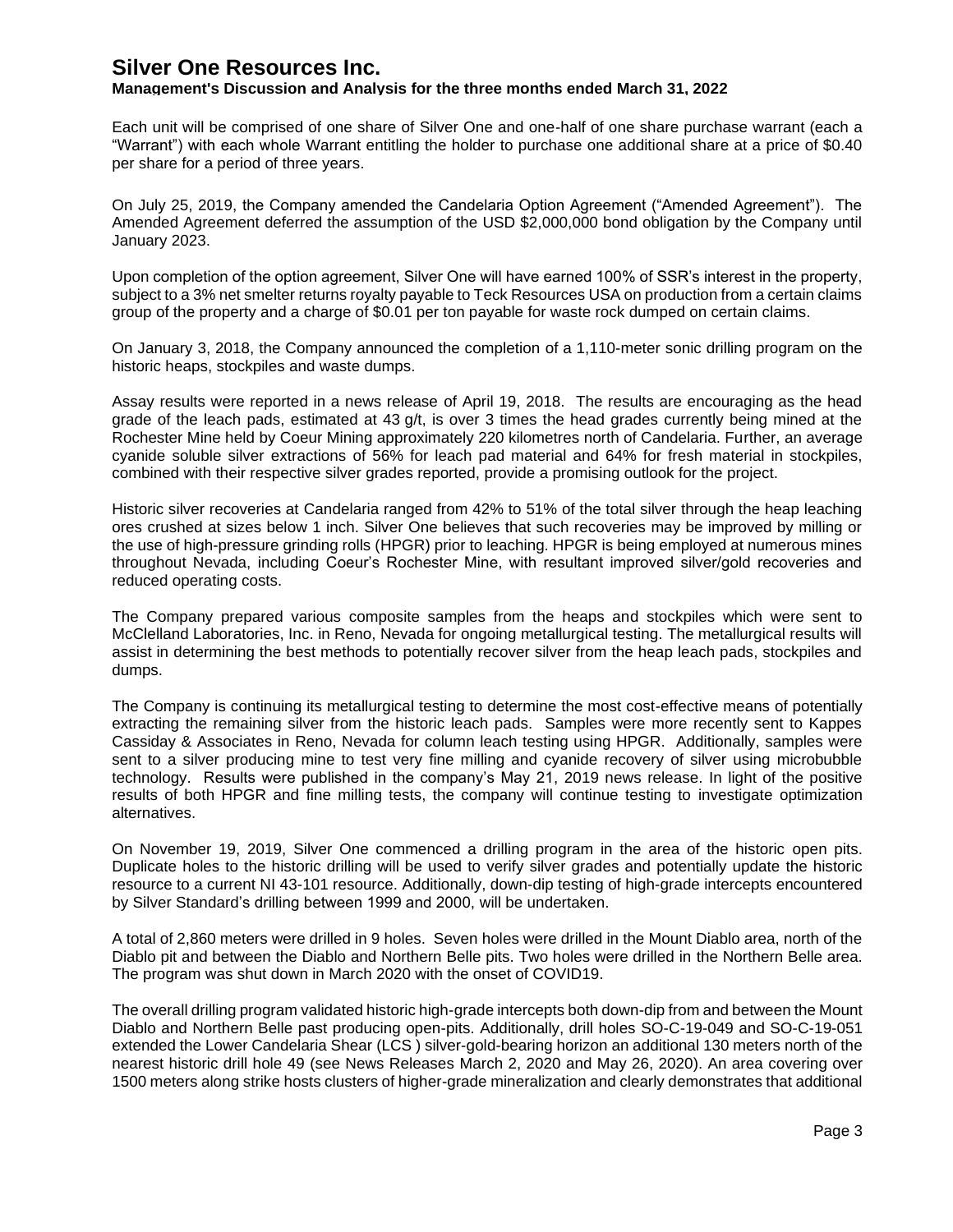drilling is warranted to more fully test the extent and grade of this system.

On October 15, 2020, the Company announced the commencement of a 15,000-meter reverse circulation drilling program and on February 16, 2021, May 26, 2021 and July 15, 2021, reported the completion of the program as well as assays results. The three main objectives of the program, included the outlining of deep, higher-grade silver and gold mineralization down-dip from the previously mined open-pits, extending nearsurface, potentially open-pit mineralization to the east of west of the previously mined areas, and examining potential for porphyry related mineralization at depth, were all successfully achieved.

The 15,000-meter drill program was successful in outlining a zone of higher-grade, down-dip mineralization north of the Mt. Diablo pit and between the Northern Belle and Mount Diablo pits. Similarly, drilling immediately east and west of the Mount Diablo pit reports significant widths of mineralized intervals with silver averages exceeding historic cut-off grades of 0.5 opt of cyanide soluble silver. This confirms the continuity of nearsurface silver-oxide mineralization along-strike for at least 500 m west and 100 m east of the Diablo pit. The mineralized system remains open along-strike in both directions. Additionally, indications of porphyry style alteration and mineralization have been identified in felsic dykes and altered intrusive rocks with deep, drill intercepted gold mineralization associated with porphyry style alteration returning 5.99 g/t gold over 0.67 m in hole SO-C-21-081 located west of the Northern Belle open pit. This enhances the upside exploration potential for the discovery of additional mineralized systems at Candelaria

#### *Cherokee, Nevada, United States*

Cherokee is an emerging silver exploration target located approximately 75 kilometres south of the historic Pioche mining district. From 1869 to present, there have been over 6 million tons mined in the Pioche area producing in excess of 1 million ounces of gold, 20 million ounces of silver, 7 million pounds of copper, 350 million pounds of lead and 700 million pounds of zinc. Production was initially from gold-silver-copper veins and later from underlying carbonate-hosted replacement-type mineralized bodies. Mineralization at Cherokee is best characterized as epithermal in nature and is hosted in sedimentary and volcanic rocks, which is geologically similar to the past producing mineralized systems at Pioche.

In July 2018 Silver One announced that it has expanded its portfolio of high-quality silver projects with the staking of 636 lode claims (approximately 13,000 acres or 5,200 hectares) covering a 12-kilometre long by 4 kilometre wide, structurally controlled, silver-copper-gold system in Lincoln County, southeast Nevada. The property, known as Cherokee, hosts a series of epithermal-style veins, along with several large areas of strong silicification and associated jasperoids. Similar epithermal systems to those at Cherokee are known to host numerous gold and silver mines throughout Nevada. A total of 125 samples were collected across the property in Q2 2018, with individual values as high as 1,162 g/t silver, 2.9% copper and over 2 g/t gold being returned from select surface dump, rock grab and rock chip samples taken along the exposed areas of these vein systems.

The Company also announced in July 2018 that it entered into a Lease/Purchase Agreement with Castelton Park LLC of Sparks, Nevada to acquire five patented claims covering 83.5 acres along the Cherokee vein system.

Further sampling results, along the 12+ kilometre long structures were announced on October 2018. A new zone called Hidden Treasure was identified in the southeastern portion of the property. Hidden Treasure lies east-southeast of the historic Johnnie Mine and hosts some of the highest gold values collected to date on the Cherokee property. It occurs where the high-grade Cherokee and Mojoto vein systems are interpreted to merge.

On February 1, 2021, the Company provided an update on the work undertaken on the Cherokee Project between August and December 2020. The work was successful in helping to define drill targets in the Cherokee Mine, Johnnie Mine and Hidden Treasure areas.

On August 17, 2021, the Company announced the commencement of a 1,500-meter diamond drilling program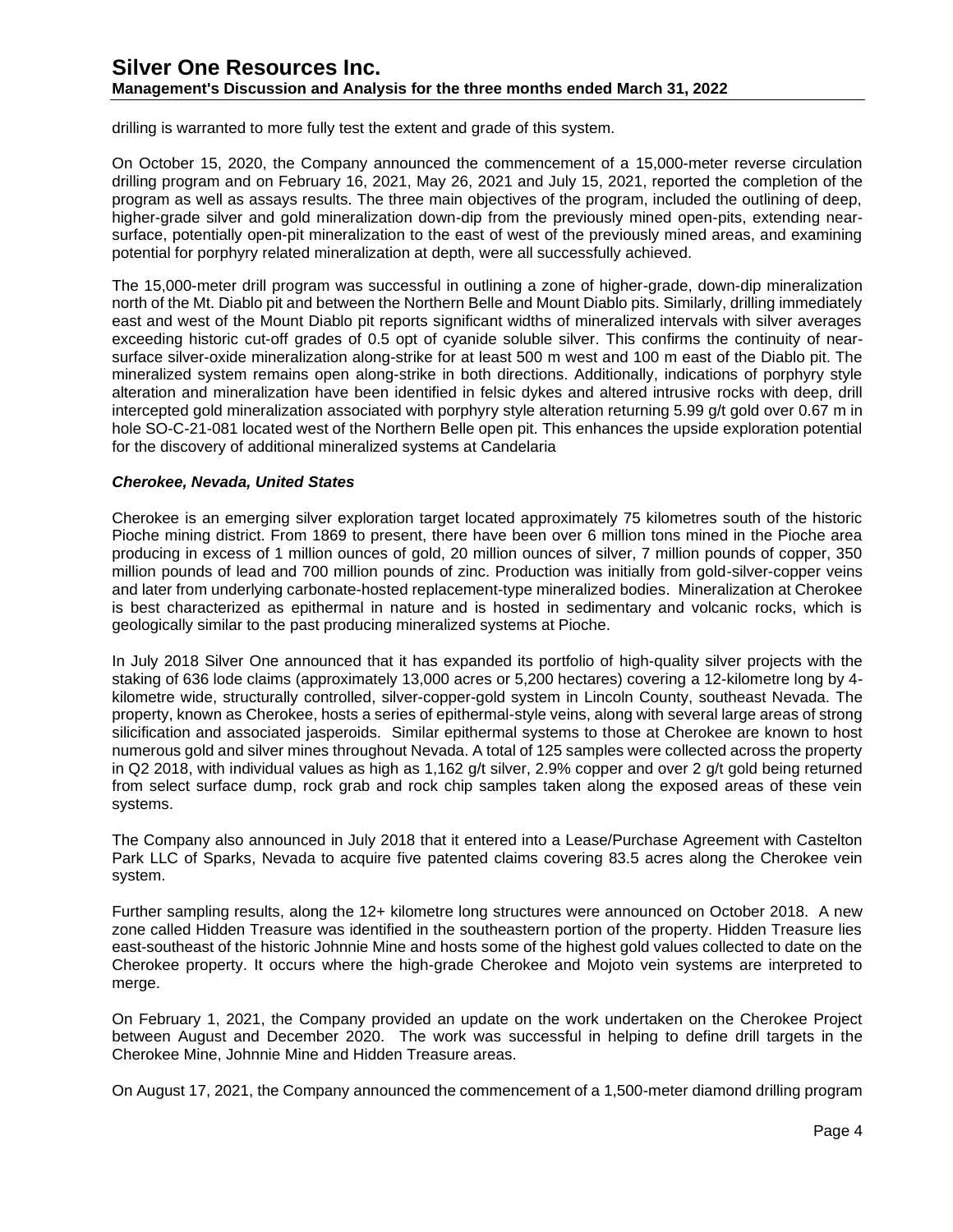on company owned patented claims. On November 16, 2021 the Company announced it had completed 796 meters of the planned 1,500 meter diamond drilling program. Silver One experienced extremely slow drilling and other technical issues, which led to the early termination of this program. The drilling tested silver-coppergold epithermal vein targets, on patented claims overlying the past producing Cherokee and Southeast Cherokee historic workings. Four of the nine holes intersected strongly anomalous silver and copper mineralization. The mineralization is associated with thick quartz veining (up to 25 meters thick in hole GC21- 01) hosting narrower silver and copper mineralized intervals within the vein and structures.

Several other targets on the property outside the Patented Claims remain untested and permitting of some of these areas is planned for 2022.

Silver One's near-term objective is to continue surface exploration, including additional geophysical surveys to evaluate large target areas of this property that remain untested. The medium-term goal will be to rank drill targets to potentially extend known mineralized areas both at depth and along-strike from the exposed veins, as well as permit selected targets outside the patented claims for subsequent drilling.

## *Phoenix Silver Project, Arizona, United States*

On Feb 5, 2020, Silver One entered into an agreement to acquire an 100% interest in a very high-grade native silver prospect in Arizona. The property, Phoenix Silver, lies within the "Arizona Silver Belt", immediately adjacent to the prolific copper producing area of Globe, Arizona. Multiple native silver vein fragments, interpreted to have been transported short distances downslope from partially exposed vein structures, have been found at or near-surface in numerous areas throughout the property.

Some of the larger fragments have returned the following:

- A 417-pound native silver vein fragment was found buried beneath the overburden in a dry creek bed immediately downslope from prospective vein targets. Specific gravity measurements indicate a highgrade silver content (possibly up to 70% silver). No assay was performed due to the desire to preserve the specimen nature of this sample.
- An 18.7 lb (8.5 kg) native silver vein fragment assayed 459,000 g/t (14,688 oz/ton) silver, as determined by a concentrate assay performed at Skyline Assayers and Laboratories, Tucson, Arizona (ISO: 17025:2005).

The above grab samples are selected samples and are not necessarily representative of the mineralization hosted on the property.

Work undertaken to August 2020 included prospecting, geological mapping, rock and soil sampling, as well as ground supported Self Potential ("SP") geophysical surveys. The SP and soil geochemistry revealed strong anomalies upslope and to the northwest of the area of the very high-grade vein fragments. On January 11, 2021 the Company reported the completion of a drone-borne magnetic survey of the entire property as well as additional geological mapping and soil sampling and a ground electromagnetic survey around the 417 vein.

The extremely high-grade nature of the vein fragments discovered on this largely overburden-covered property makes for a highly prospective exploration target. This will continue being the focus for Silver One's exploration efforts in 2022.

On January 11, 2021, the Company reported the completion of additional prospecting and geological mapping, soil and rock geochemical sampling, a property wide drone-borne magnetic survey, as well as ground selfpotential (SP) and electromagnetic (EM) geophysical surveys in the project, in the vicinity of the vein fragment structures. From this work, a series of exploration targets have been identified and a drill plan (Plan of Operations) has been submitted for permitting to the Tonto National Forest (TNF). Owing to TNF delays, the company is expecting a resolution by the third quarter of 2022.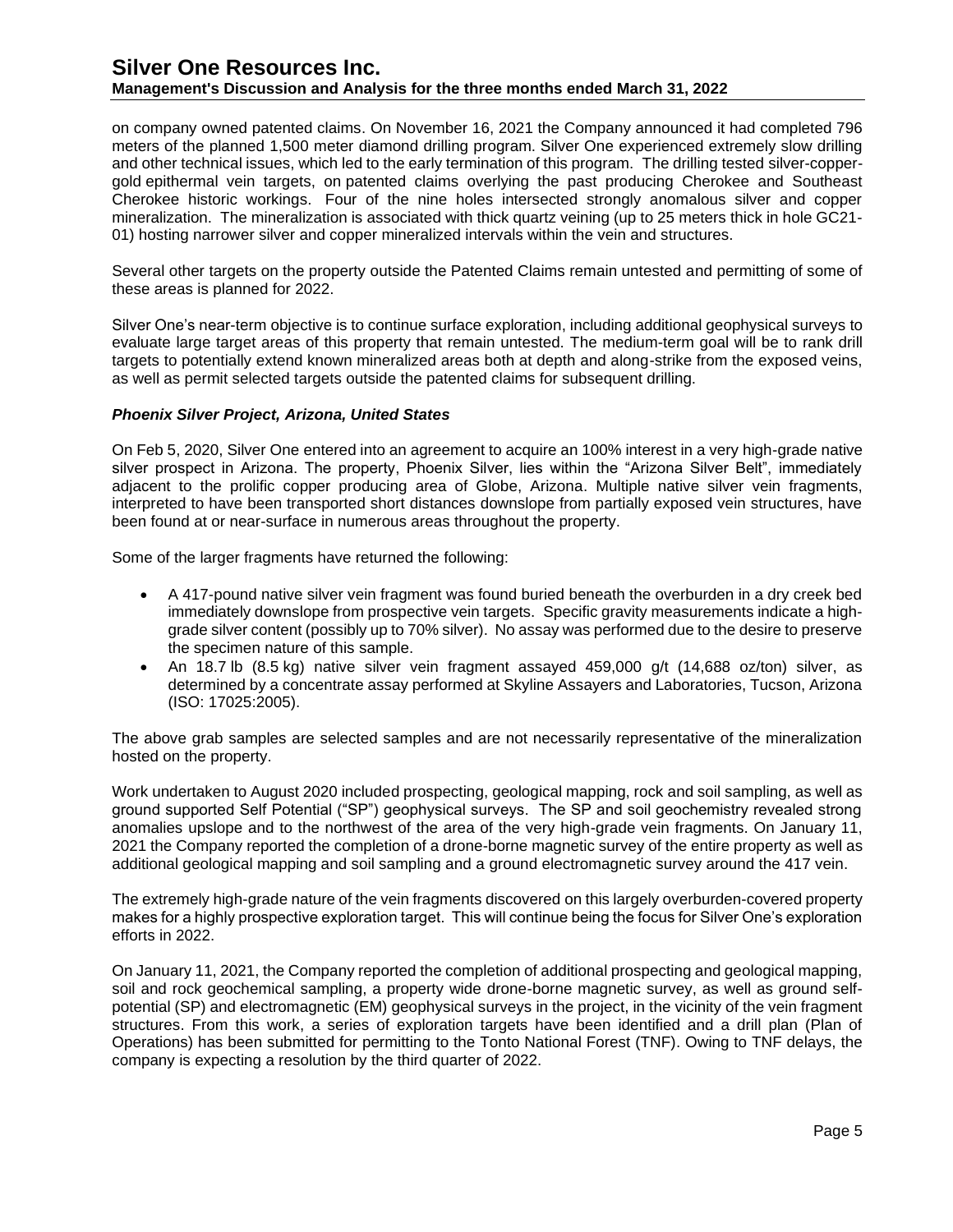## **Management's Discussion and Analysis for the three months ended March 31, 2022**

## *Historical Resource Estimate on Candelaria Project*

SSR reported in a technical report titled "Candelaria Project Technical Report" dated May 24, 2001 (filed on SEDAR on June 20, 2002), prepared by Mark G. Stevens, P.G., of Pincock Allen & Holt, the historical mineral resource estimate shown in the table below.

| <b>Candelaria Project</b>           |                   |            |                                          |                                                      |                                  |                        |                                           |  |
|-------------------------------------|-------------------|------------|------------------------------------------|------------------------------------------------------|----------------------------------|------------------------|-------------------------------------------|--|
| <b>Historical Resource Estimate</b> |                   |            |                                          |                                                      |                                  |                        |                                           |  |
| Area/Type                           | Classification    | Tons       | Factored<br>Ag Grade<br>(opt<br>Agtotal) | Sol. Au<br>Grade<br>(opt)<br>AU <sub>soluble</sub> ) | AqEq<br>Grade (opt<br>AgEqtotal) | Ag Ounces<br>(Agtotal) | Aq Equiv.<br><b>Ounces</b><br>(AqEqtotal) |  |
| Mount<br>Diablo                     | Measured          | 3,391,000  | 4.44                                     | 0.004                                                | 4.67                             | 15,054,000             | 15,838,000                                |  |
|                                     | Indicated         | 10,231,185 | 2.84                                     | 0.003                                                | 3.01                             | 29,005,000             | 30,796,000                                |  |
|                                     | Subtot, $M + Ind$ | 13,623,000 | 3.23                                     | 0.003                                                | 3.42                             | 44,060,000             | 46,633,000                                |  |
|                                     |                   |            |                                          |                                                      |                                  |                        |                                           |  |
| Mount<br>Diablo                     |                   | 5,191,000  | 2.12                                     | 0.003                                                | 2.30                             | 11,015,000             | 11,939,000                                |  |
| <b>Northern</b><br><b>Belle</b>     | Inferred          | 9,162,000  | 2.26                                     | 0.002                                                | 2.37                             | 20,661,000             | 21,714,000                                |  |
| L.G.<br><b>Stockpiles</b>           |                   | 4,000,000  | 0.75                                     |                                                      | 0.75                             | 3,000,000              | 3,000,000                                 |  |
|                                     | Subtot. Inf.      | 55,681,000 | 1.49                                     | 0.002                                                | 1.52                             | 82,829,000             | 84,806,000                                |  |

Notes *1. Lode resources tabulated at a 0.5 opt Agsoluble cut-off grades, with only Agtotal shown in this table.*

*2. Low grade stockpile resources tabulated for entire accumulation of material.*

- *3. Total silver grades factored from soluble silver grades using regression formulas developed by Snowden.*
- *4. Silver equivalent grade includes the contribution from the gold grade (soluble) using an Ag:Au equivalency ratio of 57.8:1.*

*The historical mineral resource estimate used "measured mineral resource", "indicated mineral resource" and "inferred mineral resource", which are categories set out in NI 43-101. Accordingly, Silver One considers these historical estimates reliable as well as relevant as it represents key targets for exploration work by Silver One. The data base for the historical resource estimate:* 

- *(1) on the Mount Diablo Deposit consisted of 538 drill holes by previous owners and 10 drill holes by SSR. For drill holes that were twinned, the author used the lower of the two values assigned to the original holes. The mineral resource estimate used a kriging estimation method to establish ore zones with a cut-off grade of 0.5 opt Ag. Ordinary kriging was used to interpolate grades in the block model. The block models were set up with block dimensions of 25 feet by 25 feet in plan and 10 feet in height. The maximum search range used in the higher-grade zone was 235 feet, in the lower grade zone it was 1,000 feet and in the background zone it was 350 feet. Block models more than 300 feet from the nearest composite only constituted 3 percent of the total number of estimated blocks and were assigned to an inferred category,*
- *(2) on the Northern Belle Deposit consisted of 226 drill holes by previous owners, of which a portion of these holes were duplicated for the Mount Diablo Deposit database. The mineral resource estimate used a kriging estimation method to establish ore zones with a cut-off grade of 0.5 opt Ag. The mineral resource estimate used multiple indicator kriging to interpolate grades in the block model. Block models were set up with block dimensions of 50 feet by 50 feet in plan and 20 feet in height. The maximum search range used in the higher-grade zone was 85 feet, in the intermediategrade zone was 120 feet and the lower-grade zone was 140 feet and in the lower undifferentiated material below the current pit topography was 260 feet. Block models more than 300 feet from the nearest composite only constituted 3 percent of the total number of estimated blocks and were assigned to an inferred category;*
- *(3) on the Leach Pads consisted of 24,633,000 tons located on Leach Pad 1 and 12,695,000 on Leach Pad 2. The estimate for Leach Pad 1 is based on the fact that silver production indicates 51.5% of total silver was recovered by*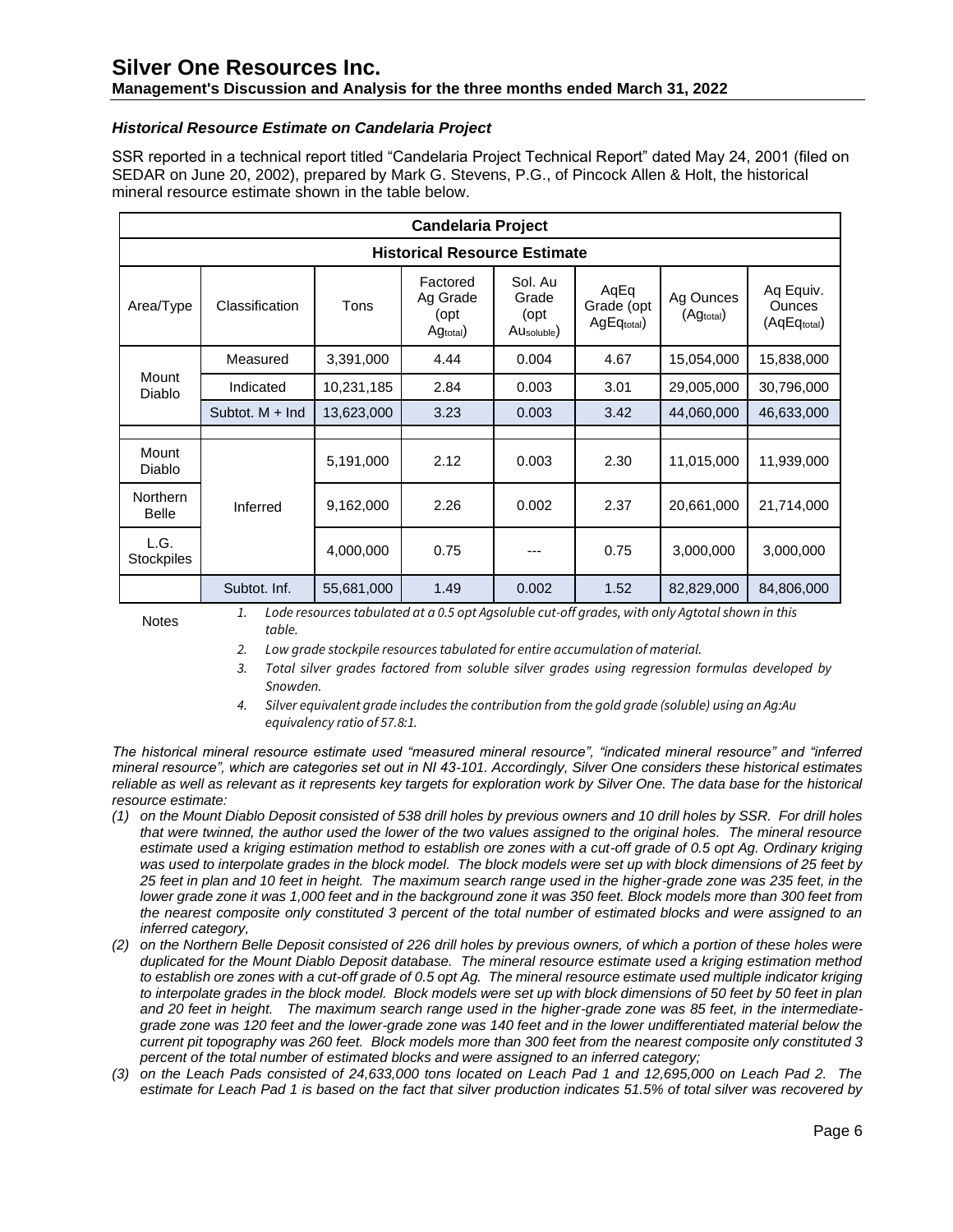*heap leaching operation, while 81.2% of the soluble silver contact was recovered. Further, the estimate for Leach Pad 2 is based on the fact that silver production indicates 42.4% of total silver was recovered by heap leaching operation, while 71.3% of the soluble silver content was recovered;*

*(4) on the Low Grade Stockpile is based on limited and incomplete data and documentation. Material placed on the on the stock piles ranged from 0.5 to 0.65 opt Ag,*

*Other than the update and upgrade of Leach Pads resource reported in the "Technical Report: on the Heap Leach Pads*  within the Candelaria, Property, Mineral and Esmeralda Counties, Nevada, USA" filed on the SEDAR in August, 2020, *there is no new data available since the calculation of the above historical resource estimate and no additional work has been done to upgrade or verify the historical resource estimate. The qualified person has not done sufficient work to classify the historical estimate as a current mineral resource therefore Silver One is treating these historical estimates as relevant but not current mineral resources.*

## *Current Leach Pads Resource Estimate on Candelaria Project*

Silver One reported in the report titled "Technical Report: on the Heap Leach Pads within the Candelaria, Property, Mineral and Esmeralda Counties, Nevada, USA " dated August 6, 2020 (filed on SEDAR on August 19, 2020), prepared by James A. McCrea, P.Geo., an updated mineral resource estimate for the leach pads, including an upgrade of part of the resource from inferred to indicated as shown in the table below:

| <b>Zone/</b>    | Tonnes     | Ag $(FA)$   Au $(FA)$ |       | Ag <sub>(soluble)</sub> | Au <sub>(soluble)</sub> | <b>Contained Metal*</b> |         |  |
|-----------------|------------|-----------------------|-------|-------------------------|-------------------------|-------------------------|---------|--|
| Category        | (000)      | (ppm)                 | (ppm) | (ppm)                   | (ppm)                   | Ag (Moz)                | Au (oz) |  |
| Indicated       |            |                       |       |                         |                         |                         |         |  |
| LP1             | 22.184.000 | 42.1                  | 0.074 | 15.6                    | 0.022                   | 30,017                  | 52,000  |  |
| <b>Inferred</b> |            |                       |       |                         |                         |                         |         |  |
| LP <sub>2</sub> | 11,451.000 | 41.8                  | 0.100 | 23.3                    | 0.032                   | 15.397                  | 36,700  |  |

\* Contained Metal based on fire assay grades

- *1. Modifying Factors are considerations used to convert Mineral Resources to Mineral Reserves. These include, but are not restricted to, mining, processing, metallurgical, infrastructure, economic, marketing, legal, environmental, social and governmental factors*
- *2. A Mineral Resource is a concentration or occurrence of solid material of economic interest in or on the Earth's crust in such form, grade or quality and quantity that there are reasonable prospects for eventual economic extraction.*

*An Inferred Mineral Resource is that part of a Mineral Resource for which quantity and grade or quality are estimated on the*  basis of limited geological evidence and sampling. Geological evidence is sufficient to imply but not verify geological and *grade or quality continuity.*

*An Inferred Mineral Resource has a lower level of confidence than that applying to an Indicated Mineral Resource and must not be converted to a Mineral Reserve. It is reasonably expected that the majority of Inferred Mineral Resources could be upgraded to Indicated Mineral Resources with continued exploration.*

*An Indicated Mineral Resource is that part of a Mineral Resource for which quantity, grade or quality, densities, shape and physical characteristics are estimated with sufficient confidence to allow the application of Modifying Factors in sufficient detail to support mine planning and evaluation of the economic viability of the deposit. Geological evidence is derived from adequately detailed and reliable exploration, sampling and testing and is sufficient to assume geological and grade or quality continuity between points of observation.*

*An Indicated Mineral Resource has a lower level of confidence than that applying to a Measured Mineral Resource and may only be converted to a Probable Mineral Reserve.*

- *3. Mineral resources, which are not mineral reserves, do not have demonstrated economic viability. The estimate of mineral*  resources has no known issues and do not appear materially affected by any known environmental, permitting, legal, title, *socio-political, marketing, or other relevant issues. There is no guarantee that Silver One will be successful in obtaining any or all of the requisite consents, permits or approvals, regulatory or otherwise for the project or that the project will be placed into production*
- *4. The mineral resources in this study were estimated using the Canadian Institute of Mining, Metallurgy and Petroleum ('CIM'), CIM Standards on Mineral Resources and Reserves, Definitions and Guidelines prepared by the Standing Committee on Reserve Definitions and adopted by the CIM Council on May 10, 2014*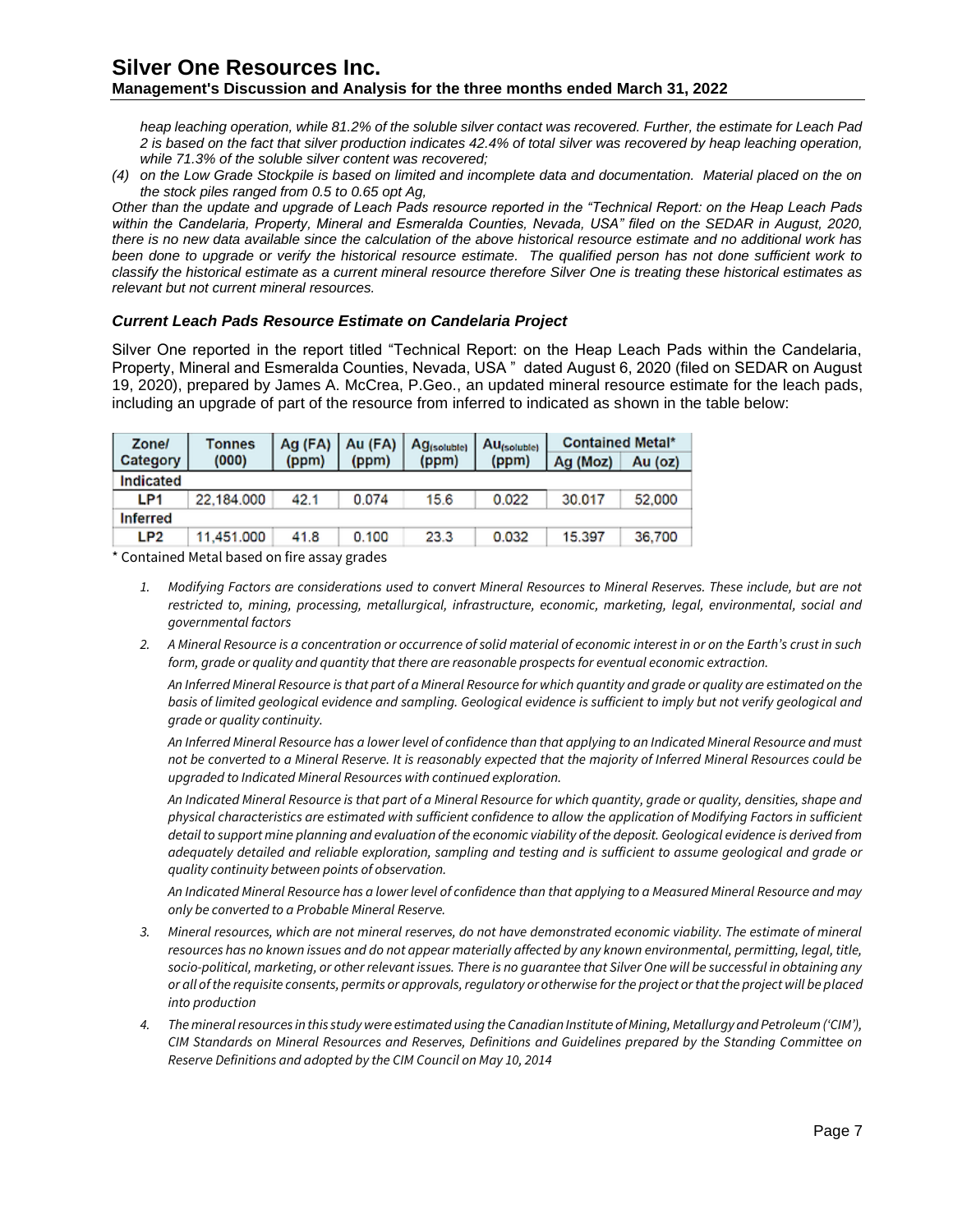**Management's Discussion and Analysis for the three months ended March 31, 2022**

## **SUMMARY OF QUARTERLY RESULTS**

| Three months ended (\$)                               | March 31    |             | December 31 September 30 | June 30     |
|-------------------------------------------------------|-------------|-------------|--------------------------|-------------|
|                                                       | 2022        | 2021        | 2021                     | 2021        |
| <b>Revenues</b>                                       | -           |             |                          |             |
| Net loss                                              | (1.456.443) | (2,251,877) | (1, 247, 483)            | (1,050,457) |
| Net loss per share – (basic and diluted) <sup>2</sup> | (0.01)      | (0.01)      | (0.01)                   | (0.01)      |
| Total assets                                          | 31,853,621  | 31,938,908  | 33.874.377               | 33,702,032  |

| Three months ended (\$)                               | March 31<br>2021 | 2020       | December 31 September 30<br>2020 <sup>1</sup> | June 30<br>2020 |
|-------------------------------------------------------|------------------|------------|-----------------------------------------------|-----------------|
| Revenues                                              | -                |            | -                                             |                 |
| Net loss                                              | (987.495)        | (904.528)  | (454.227)                                     | (399, 836)      |
| Net loss per share - (basic and diluted) <sup>2</sup> | (0.00)           | (0.00)     | (0.00)                                        | (0.00)          |
| Total assets                                          | 35,052,490       | 34,426,218 | 34,571,962                                    | 24,073,988      |

1 The increase in total assets is mostly due to the private placement during the quarter raising gross proceeds of \$9,500,000

2 The basic and diluted loss per share calculation results in the same value as there is an anti-dilutive effect of outstanding options and warrants due to the net loss.

## **RESULTS OF OPERATIONS**

## **Three months ended March 31, 2022**

During the three months ended March 31, 2022, the Company reported a net loss of \$1,456,443 or \$0.01 per share compared to a loss of \$987,495 or \$0.00 per share for the three months ended March 31, 2021. The most significant expenses of variance to the prior year period are as follows:

## **Share-based payments of \$438,911 (2021 - \$351,153)**

The increase in share-based payments is the result of more options being granted during 2021 that had vesting charges over the three months ended March 31, 2022.

## **Travel and related costs of \$74,951 (2021 - \$961)**

Travel and related costs during the three months March 31, 2022 increased compared to the prior year period due to an increase in travel to the properties as the Company completes more work on them.

## **Loss on marketable securities of \$609,937 (2021 – \$42,804)**

The loss on marketable securities relates to the fair value adjustment of marketable securities held by the company during the three months ended March 31, 2022. As the marketable securities are fair valued at the end of each period, there was a larger decrease in the share price of the marketable securities held during the period.

## **FINANCIAL CONDITION, LIQUIDITY AND CAPITAL RESOURCES**

#### **Net working capital including cash**

As at March 31, 2022, the Company had \$6,219,215 in cash, \$261,752 in short-term investments, and working capital of \$8,293,938, compared to \$8,708,892 in cash, \$261,512 in short-term investments, and working capital of \$10,893,578 at December 31, 2021. The decrease in working capital of \$2,599,640 was primarily due to the cash mineral property expenditures of \$2,373,284.

#### **Operating activities**

Cash used in operating activities for the three months ended March 31, 2022 was \$489,878 compared to cash used of \$172,382 in the three months ended March 31, 2021. The cash used in operating activities results from the net loss during the period plus non-cash items and changes in working capital.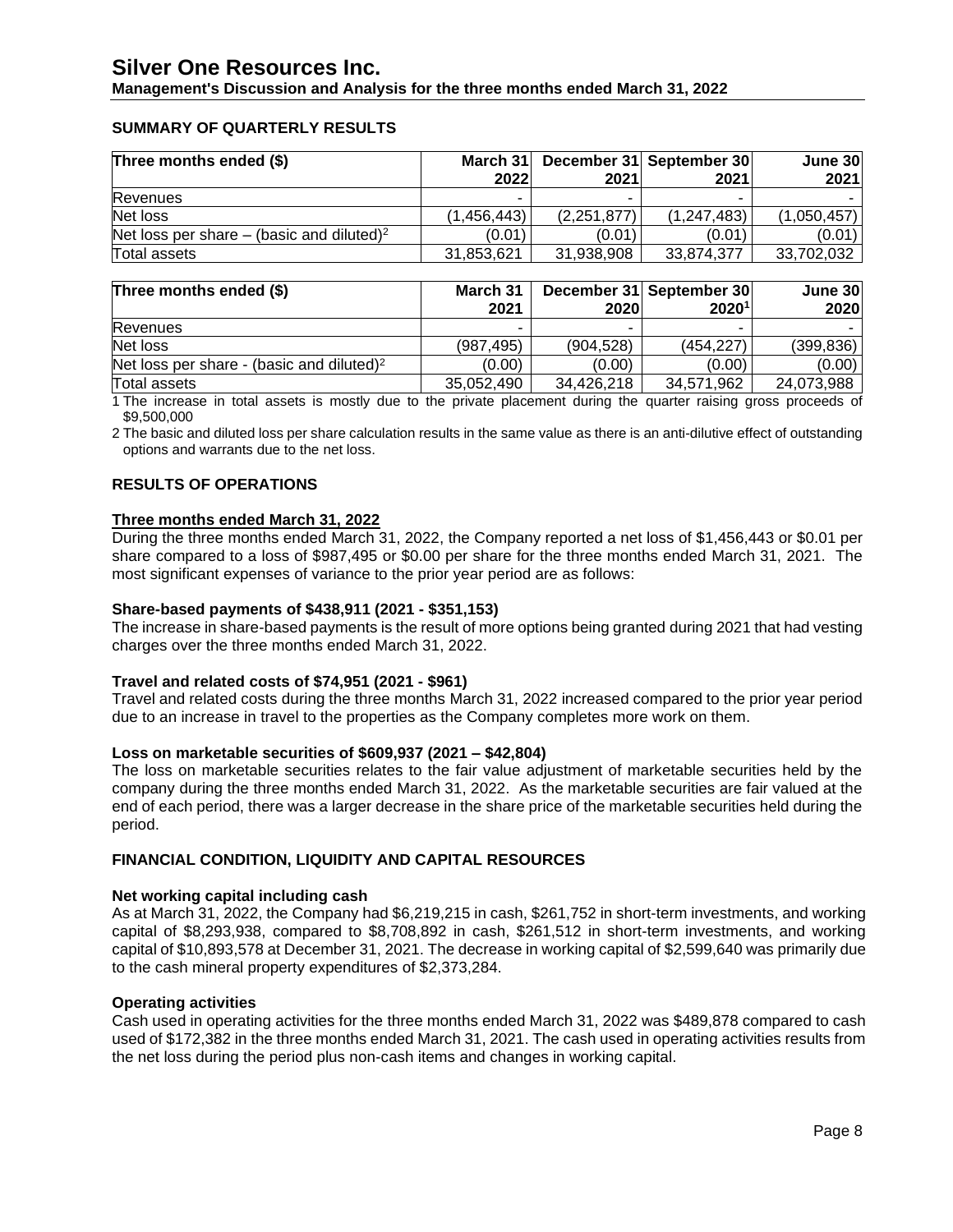**Management's Discussion and Analysis for the three months ended March 31, 2022**

## **Investing activities**

Cash used in investing activities for the three months ended March 31, 2022 was \$2,253,435 compared to cash provided of \$1,323,969 in the three months ended March 31, 2021. The cash used in investing activities was mostly due to the \$2,253,195 in cash mineral property expenditures incurred during the period. In the prior year period, the company had \$2,477,362 in cash mineral property expenditures, which was offset by the cash out of short-term investments of \$2,399,027 and the proceeds from the sale of KCP of \$1,250,000.

#### **Financing activities**

Cash provided by financing activities for the three months ended March 31, 2022 was \$265,510 compared to cash provided of \$542,691 in the three months ended March 31, 2021. The decrease in cash provided by financing activities related mostly to a decrease in warrants exercised during the period.

#### **Capital expenditures**

The capital expenditures of the Company during the three months ended March 31, 2022 included cash mineral property expenditures of 2,253,195 on the Company's properties (2021 - \$2,610,839) plus a \$120,089 change in mineral property expenditures included in accounts payable (2021 - less \$133,477).

#### **Liquidity and capital resources**

As at March 31, 2022, the Company had a working capital of \$8,293,938. The Company has not yet put into commercial production any of its mineral properties and as such has no operating revenues or cash flows. Accordingly, the Company is dependent on the equity markets as its sole source of operating working capital, and the Company's capital resources are largely determined by the strength of the junior resource capital markets, by the status of the Company's projects in relation to these markets, and its ability to compete for investor support of its projects. There can be no assurance that financing, whether debt or equity, will always be available to the Company in the amount required at any particular time or for any particular period or, if available, that it can be obtained on terms satisfactory to it.

## **COMMITMENTS**

The President, CEO and director has a long-term employment agreement with the Company. The agreement has a termination clause whereby he is entitled to the equivalent of sixteen times his then current monthly salary plus two additional months for each year of working. As at March 31, 2022, this equated to \$552,000 (December 31, 2021 - \$552,000).

## **OFF-BALANCE SHEET ARRANGEMENTS**

The Company has no off-balance sheet arrangements.

## **RELATED PARTY TRANSACTIONS**

The Company's related parties consist of the Company's directors and officers, and any companies associated with them. The Company incurred the following charges during the three months ended March 31, 2022 and 2021:

|                          | Three months ended March 31 |         |  |
|--------------------------|-----------------------------|---------|--|
|                          | 2022                        | 2021    |  |
|                          |                             |         |  |
| Consulting fees          | 52,515                      | 52,500  |  |
| Director fees            | 15,000                      | 15,000  |  |
| <b>Professional fees</b> | 20,085                      | 9,630   |  |
| Salaries and benefits    | 73.834                      | 73.930  |  |
| Share-based payments     | 210,240                     | 186,881 |  |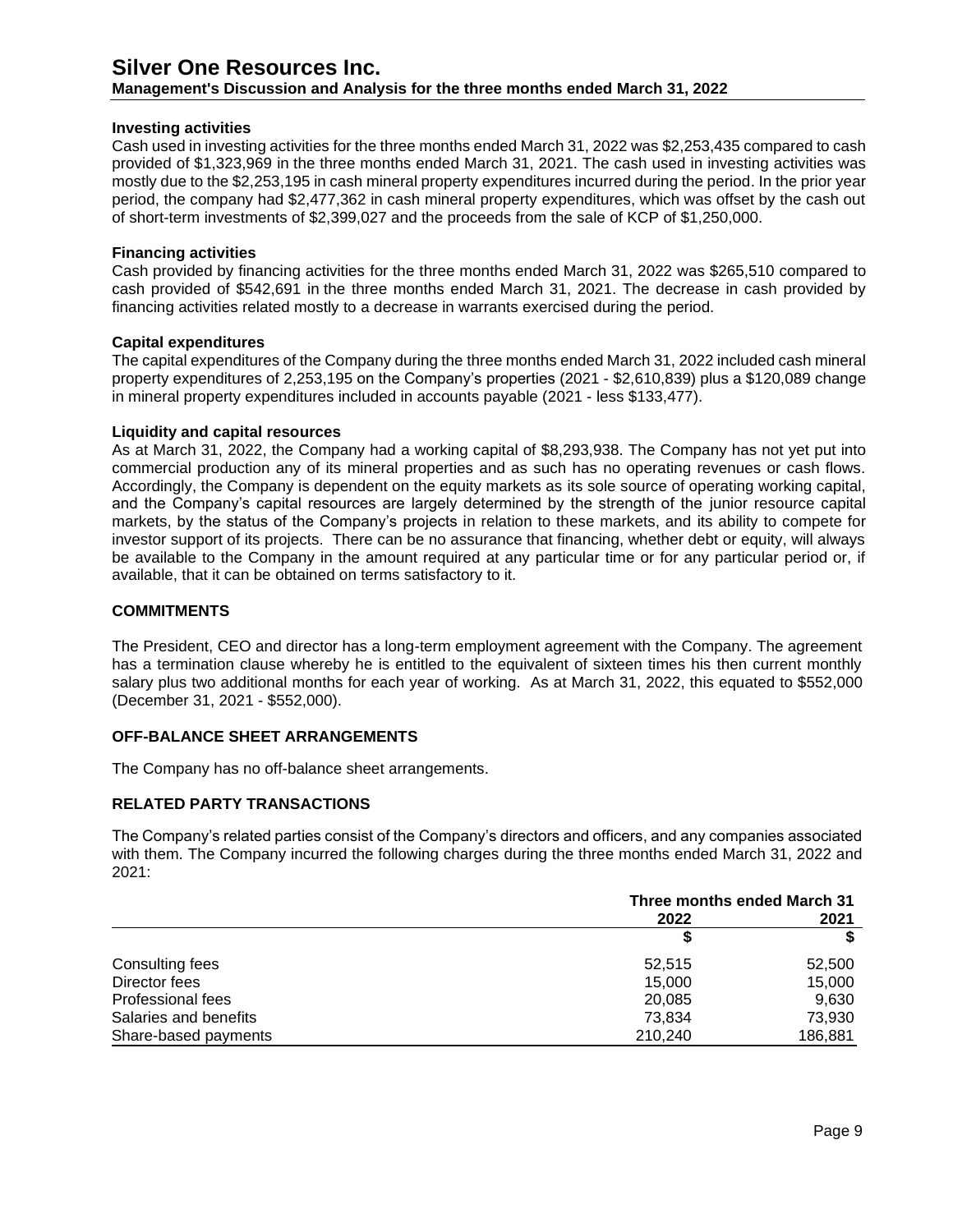## **Management's Discussion and Analysis for the three months ended March 31, 2022**

Consulting fees include amounts paid to Raul Diaz, a director of the Company, for geological consulting services. Included in the amounts above is \$38,674 in consulting fees for the three months ended March 31, 2022 that was capitalized to mineral properties (2021 - \$42,270).

Director fees were paid to the directors of the Company.

Professional fees include amounts paid to Malaspina Consultants Inc., a company in which the CFO, Carmen Amezquita Hernandez, is an associate.

Salaries and benefits include amounts paid to Greg Crowe, President and Chief Executive Officer of the Company.

Share-based payments include options granted to officers and directors.

During the three months ended March 31, 2022, the Company received lease income from a related company with common directors in the amount of \$887 (2021 - \$2,896).

As at March 31, 2022, directors, officers or their related companies owed the Company \$120,086 (December 31, 2021 - \$119,199) and were owed \$20,329 (December 31, 2021 - \$43,946) in respect of services. The amounts due to related parties are unsecured, non-interest-bearing and due on demand.

Key management includes directors and executive officers of the Company. Other than the amounts disclosed above, there was no other compensation paid or payable to key management for employee services for the reported periods.

## **FINANCIAL INSTRUMENTS AND CAPITAL RISK MANAGEMENT**

#### **Classification of financial instruments**

The Company's financial instruments consist of cash, short-term investments, marketable securities, receivables, net investment in sublease, accounts payable and accrued liabilities and lease obligations. The Company classifies its cash, short-term investments, receivables and net investment in sublease as financial assets at amortized cost. The Company classifies its accounts payable and accrued liabilities and lease obligations as financial liabilities at amortized cost. There have been no changes to the classification of financial instruments since December 31, 2021.

#### **Financial instruments risk management**

The Board of Directors has overall responsibility for the determination of the Company's risk management objectives and policies. The overall objective of the Board is to set policies that seek to reduce risk as far as possible without unduly affecting the Company's competitiveness and flexibility.

The Company thoroughly examines the various financial instruments and risks to which it is exposed and assesses the impact and likelihood of those risks. These risks include foreign currency risk, interest rate risk, credit risk, and liquidity risk. Where material, these risks are reviewed and monitored by the Board of Directors. There have been no changes in any risk management policies since December 31, 2021.

#### **Management of capital**

The Company's objectives when managing capital are to safeguard the Company's ability to continue as a going concern in order to pursue the exploration of and retention of its mineral properties. In the management of capital, the Company includes its components of shareholders' equity.

The capital structure of the Company consists of equity attributable to common shareholders, comprised of issued capital, reserves and deficit.

The Company maintains and adjusts its capital structure based on changes in economic conditions and the Company's planned requirements. The Company may adjust its capital structure by issuing new equity, issuing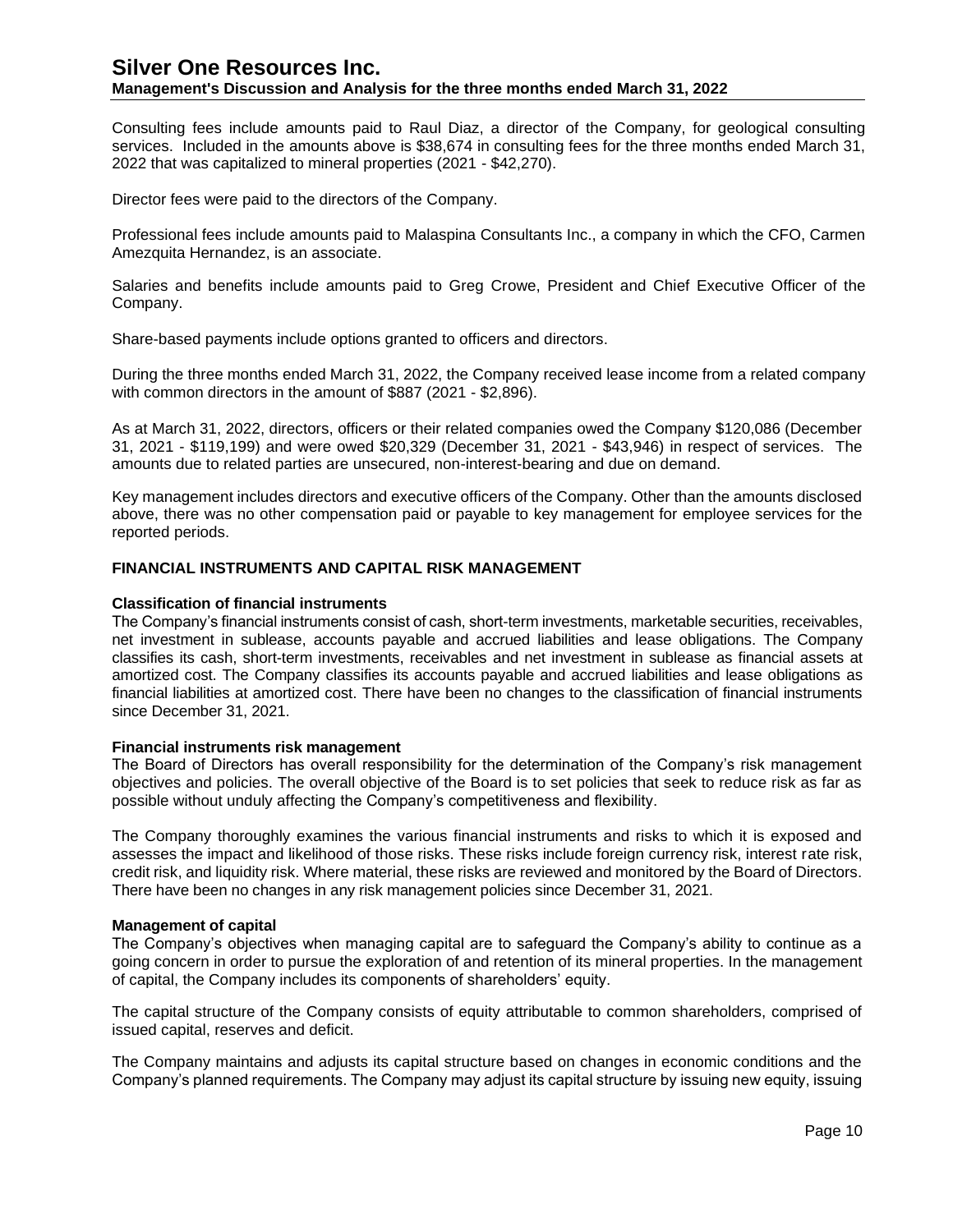new debt, or acquiring or disposing of assets, and controlling the capital expenditures program. The Company is not subject to externally imposed capital requirements.

The Company does not have a source of revenue. As such, the Company is dependent on external financing to fund its activities. In order to pay for administrative costs, the Company will spend its existing working capital and raise additional amounts as needed.

Management reviews its capital management policies on an ongoing basis. There were no changes in the Company's approach to capital management during the three months ended March 31, 2022.

## **CRITICAL JUDGMENTS IN APPLYING ACCOUNTING POLICIES**

The critical judgments that the Company's management has made in the process of applying the Company's accounting policies with the most significant effect on the amounts recognized in the Company's consolidated financial statements are as follows:

#### **a) Functional currency**

The functional currency for each of the Company and its subsidiary is the currency of the primary economic environment in which the entity operates. Determination of functional currency involves certain judgements to determine the primary economic environment of an entity and this is re-evaluated for each new entity following an acquisition, or if events and conditions change.

#### **b) Impairment of mineral properties**

Expenditures on mineral properties are capitalized. The Company makes estimates and applies judgment about future events and circumstances in determining whether the carrying amount of a mineral property exceeds its recoverable amount. The recoverability of amounts shown as mineral properties and deferred exploration costs is dependent upon the discovery of economically recoverable reserves, the Company's ability to obtain financing to develop the properties, and the ultimate realization of profits through future production or sale of the properties. Management reviews the carrying values of its mineral properties on an annual basis, or when an impairment indicator exists, to determine whether an impairment should be recognized. In making its assessment, management considers, among other things, exploration results to date and future exploration plans for a particular property. In addition, capitalized costs related to relinquished property rights are written off in the period of relinquishment. Capitalized costs in respect of the Company's mineral properties may not be recoverable and there is a risk that these costs may be written down in future periods.

## **c) Classification as assets held for sale**

Judgment is required in determining whether an asset meets the criteria for classification as "assets held for sale" in the consolidated statement of financial position. Criteria considered by management include the existence of and commitment to a plan to dispose of the assets, the expected selling price of the assets, the expected timeframe of the completion of the anticipated sale and the period of time any amounts have been classified within assets held for sale. The Company reviews the criteria for assets held for sale each period and reclassifies such assets to or from this financial position category as appropriate. In addition, there is a requirement to periodically evaluate and record assets held for sale at the lower of their carrying value and fair value less costs to sell.

## **d) Determining amount and timing of rehabilitation costs**

Management must determine if estimates of the future costs the Company will incur to complete the rehabilitation work is required to comply with existing laws, regulations and agreements in place at each exploration site. Actual costs incurred may differ from those amounts estimated. Future changes to environmental laws and regulations could increase the extent of rehabilitation work required by the Company. Management determined at the date of the statement of financial position that no material rehabilitation provisions were required under IAS 37, *Provisions, Contingent Liabilities, and Contingent Assets*.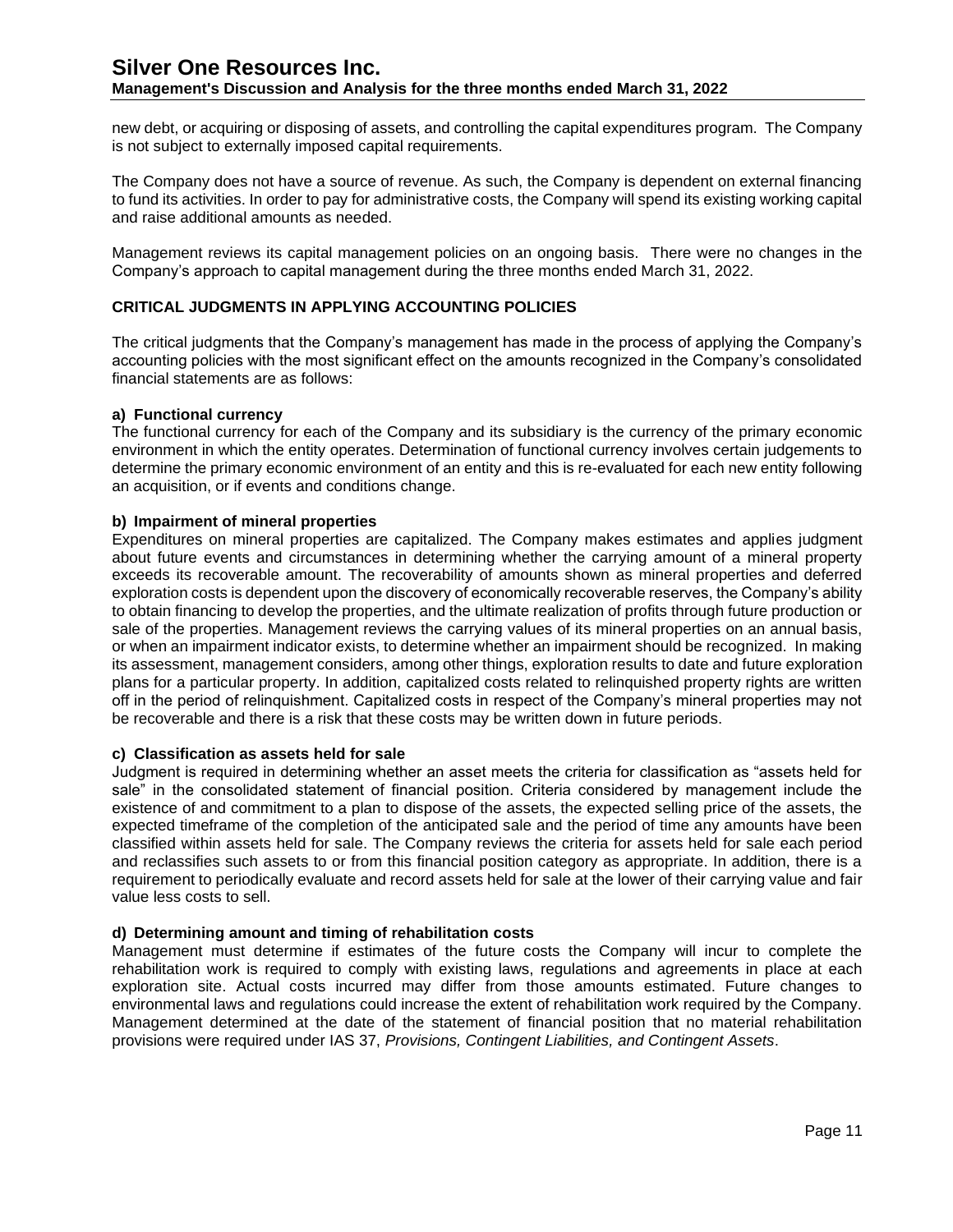**Management's Discussion and Analysis for the three months ended March 31, 2022**

## **e) Going concern**

In preparing these consolidated financial statements on a going concern basis, Management's critical judgment is that the Company will be able to meet its obligations and continue its operations for the next twelve months.

## **KEY SOURCES OF ESTIMATION UNCERTAINTY**

The preparation of consolidated financial statements requires that the Company's management make assumptions and estimates of effects of uncertain future events on the carrying amounts of the Company's assets and liabilities at the end of the reporting period. Actual results may differ from those estimates as the estimation process is inherently uncertain. Actual future outcomes could differ from present estimates and assumptions, potentially having material future effects on the Company's consolidated financial statements. Estimates are reviewed on an ongoing basis and are based on historical experience and other facts and circumstances. Revisions to estimates and the resulting effects on the carrying amounts of the Company's assets and liabilities are accounted for prospectively.

The significant assumptions about the future and other major sources of estimation uncertainty as at the end of the reporting period that have a significant risk of resulting in a material adjustment to the carrying amounts of the Company's assets and liabilities are as follows:

## **a) Deferred income taxes**

Deferred income tax assets and liabilities are measured using enacted or substantively enacted tax rates at the reporting date in effect for the period in which the temporary differences are expected to be recovered or settled. The effect on deferred income tax assets and liabilities of a change in tax rates is recognized as part of the provision for income taxes in the period that includes the enactment date. The recognition of deferred income tax assets is based on the assumption that it is probable that taxable profit will be available against which the deductible temporary differences can be utilized.

#### **b) Share-based payments**

Share-based payments are determined using the Black‐Scholes option pricing model based on estimated fair values of all share‐based awards at the date of grant and are expensed to the statement of loss and comprehensive loss over each award's vesting period. The Black‐Scholes option pricing model utilizes subjective assumptions such as expected price volatility, expected life of the option, risk free interest rates, and forfeiture rates. Changes in these input assumptions can significantly affect the fair value estimate.

## **c) Impairment of mineral properties**

The Company applies significant estimates when performing impairment tests on mineral properties. Should these estimates prove to be incorrect, this could result in material differences in the Company's impairment testing and conclusions reached therein.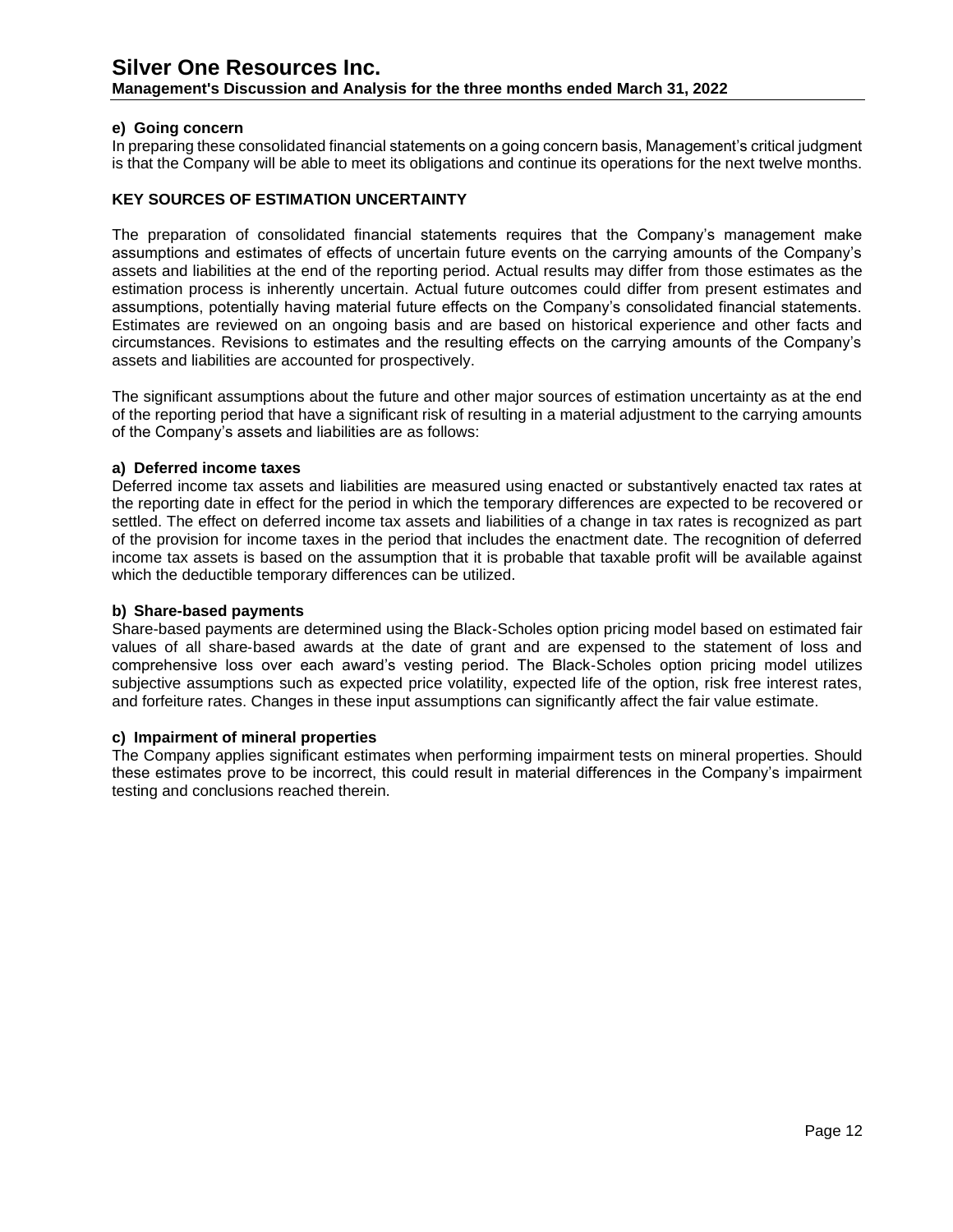## **Management's Discussion and Analysis for the three months ended March 31, 2022**

## **SECURITIES OUTSTANDING**

Authorized share capital: The Company can issue an unlimited number of common shares with no par value.

Issued and Outstanding Common Shares as at May 26, 2022 212,187,597

|                      | <b>Expiry date</b> | <b>Exercise Price</b> | <b>Number</b> |             |
|----------------------|--------------------|-----------------------|---------------|-------------|
| Options              | April 27, 2022     | \$0.58                | 575,000       |             |
|                      | June 15, 2022      | \$0.57                | 200,000       |             |
|                      | October 24, 2022   | \$0.45                | 200,000       |             |
|                      | January 8, 2023    | \$0.45                | 150,000       |             |
|                      | May 17, 2023       | \$0.40                | 1,085,500     |             |
|                      | July 19, 2024      | \$0.26                | 2,048,000     |             |
|                      | October 15, 2024   | \$0.30                | 60,000        |             |
|                      | September 28, 2025 | \$0.70                | 2,575,000     |             |
|                      | January 28, 2026   | \$0.65                | 100,000       |             |
|                      | March 9, 2026      | \$0.67                | 100,000       |             |
|                      | April 23, 2026     | \$0.75                | 50,000        |             |
|                      | June 6, 2026       | \$0.75                | 2,950,000     |             |
|                      | January 20, 2027   | \$0.45                | 100,000       |             |
| Warrants             | July 10, 2022      | \$0.20                | 14,259,610    |             |
|                      | January 13, 2023   | \$0.40                | 4,576,000     |             |
|                      | January 17, 2023   | \$0.40                | 3,835,000     |             |
|                      | April 14, 2023     | \$0.40                | 435,500       |             |
|                      | July 14, 2023      | \$0.65                | 10,317,329    |             |
| <b>Fully Diluted</b> |                    |                       |               | 255,804,536 |

## **DISCLOSURE OF CONTROLS AND PROCEDURES**

In connection with National Instrument 52-109 (Certificate of Disclosure in Issuer's Annual and Interim Filings) ("NI 52-109"), the Chief Executive Officer and Chief Financial Officer of the Company have filed a Venture Issuer Basic Certificate with respect to the financial information contained in the consolidated financial statements for the three months ended March 31, 2022 and this accompanying MD&A (together, the "Interim Filings").

In contrast to the full certificate under NI 52-109 the Venture Issuer Basic Certificate does not include representations relating to the establishment and maintenance of disclosure controls and procedures and internal control over financial reporting, as defined in NI 52-109. For further information, the reader should refer to the Venture Issuer Basic Certificates filed by the Company with its filings on SEDAR a[t www.sedar.com.](http://www.sedar.com/)

## **RISKS AND UNCERTAINTIES**

## **Financing risks**

The Company has incurred significant losses since inception. The continued operations of the Company are dependent on its ability to generate future cash flow and obtain additional financing. The Company has traditionally financed its cash requirements through the issuance of common shares. If the Company is unable to generate cash from operations or obtain additional financing its ability to continue as a going concern could be impeded.

## **Exploration and development**

Resource exploration is a speculative business and involves a high degree of risk. There is no known body of commercial ore on the Company's mineral properties and there is no certainty that the expenditures made by the Company in the exploration of its mineral properties or otherwise will result in discoveries of commercially recoverable quantities of minerals. The exploration for and development of mineral deposits involves significant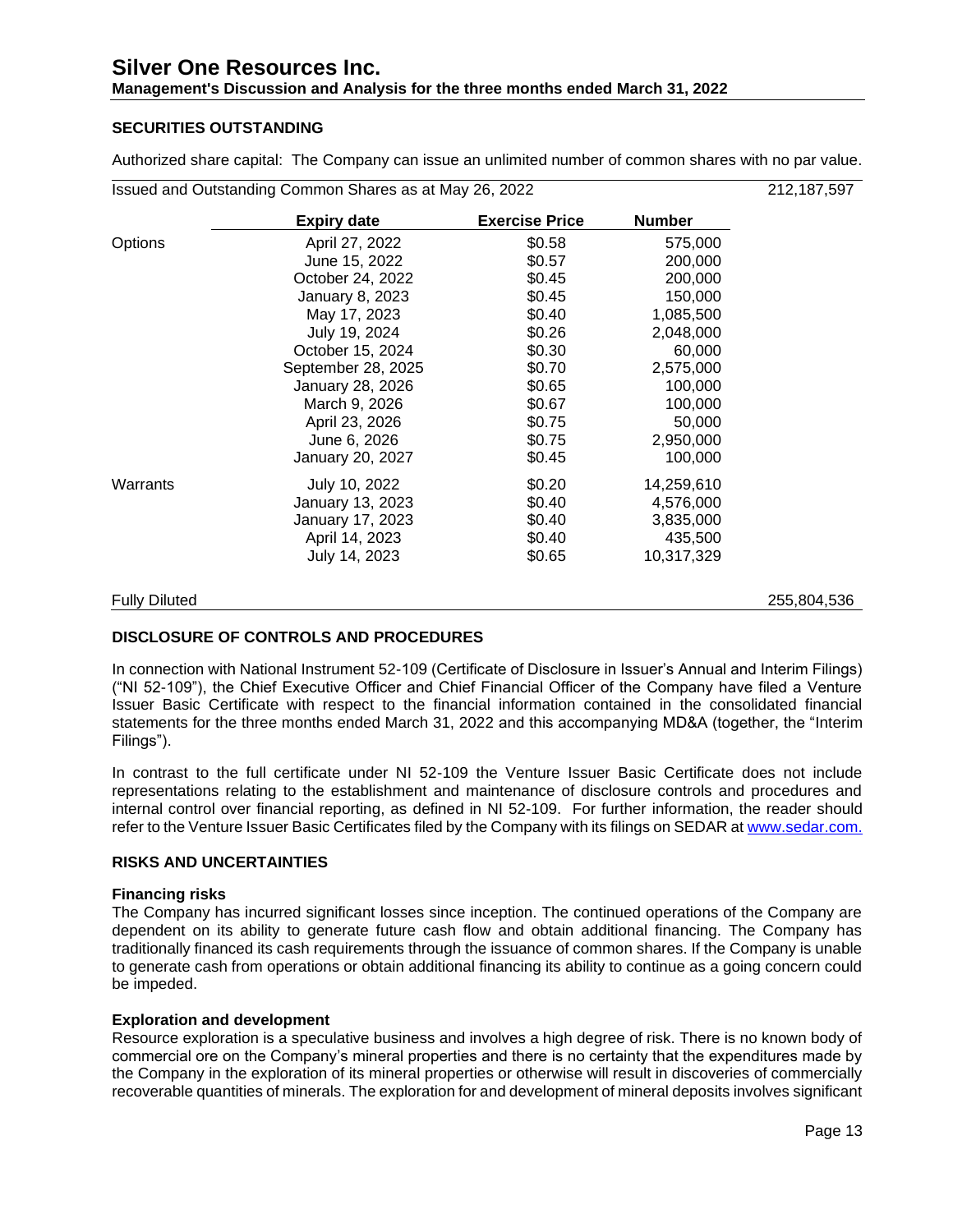## **Management's Discussion and Analysis for the three months ended March 31, 2022**

risks, which even a combination of careful evaluation, experience and knowledge may not eliminate. Although the discovery of an ore body may result in substantial rewards, few properties explored are ultimately developed into producing mines. It is impossible to ensure that the current exploration programs planned by the Company will result in a profitable commercial mining operation.

There is no assurance that the Company's mineral properties possess commercially mineable bodies of ore. The Company's mineral properties are in the exploration stage as opposed to the development stage and has no known body of economic mineralization. The known mineralization of the properties has not been determined to be economic ore and there can be no assurance that a commercially mineable ore body exists on the properties. Such assurance will require completion of final comprehensive feasibility studies and, possibly, further associated exploration and other work that concludes a potential mine is likely to be economic. In order to carry out exploration and development programs of any economic ore body and place it into commercial production, the Company may be required to raise substantial additional funding.

## **Title of mineral properties**

There is no assurance that the Company's title to its properties will not be challenged. Title to and the area of mineral properties may be disputed. While the Company has diligently investigated title to its properties, it may be subject to prior unregistered agreements or transfers or indigenous land claims to which title may be affected. Consequently, the boundaries may be disputed.

## **Option agreements**

The Company is currently earning some of its interests in its mineral properties through option agreements and acquisition of title to the property is only completed when the option conditions have been met. These conditions generally include making option payments and incurring exploration expenditures on the properties. If the Company does not satisfactorily complete its option conditions in the time frame laid out in the option agreement, the Company's title to the mineral property will not vest and the Company will have to write-down the previously capitalized costs related to that property.

#### **Unknown environmental risks for past activities**

Exploration and mining operations involve a potential risk of releases to soil, surface water and groundwater of metals, chemicals, fuels, liquids having acidic properties and other contaminants. In recent years, regulatory requirements and improved technology have significantly reduced those risks. However, those risks have not been eliminated and the risk of environmental contamination from present and past exploration or mining activities exists for mining companies. Companies may be liable for environmental contamination and natural resource damages relating to properties that they currently own or operate or at which environmental contamination occurred while or before they owned or operated the properties. However, no assurance can be given that potential liabilities for such contamination or damages caused by past activities at these properties do not exist.

#### **Political regulatory risks**

Any changes in government policy may result in changes to laws affecting ownership of assets, mining policies, monetary policies, taxation, rates of exchange, environmental regulations, labour relations, repatriation of income and return of capital. This may affect both the Company's ability to undertake exploration and development activities in respect of present and future properties in the manner currently contemplated, as well as its ability to continue to explore, develop and operate those properties in which it has an interest or in respect of which it has obtained exploration and development rights to date. The possibility that future governments may adopt substantially different policies, which might extend to expropriation of assets, cannot be ruled out.

## **FORWARD-LOOKING INFORMATION**

The Company's condensed interim consolidated financial statements for the three months ended March 31, 2022, and this accompanying MD&A, contain statements that constitute "forward-looking statements" within the meaning of National Instrument 51-102, Continuous Disclosure Obligations of the Canadian Securities Administrators. It is important to note that, unless otherwise indicated, forward-looking statements in this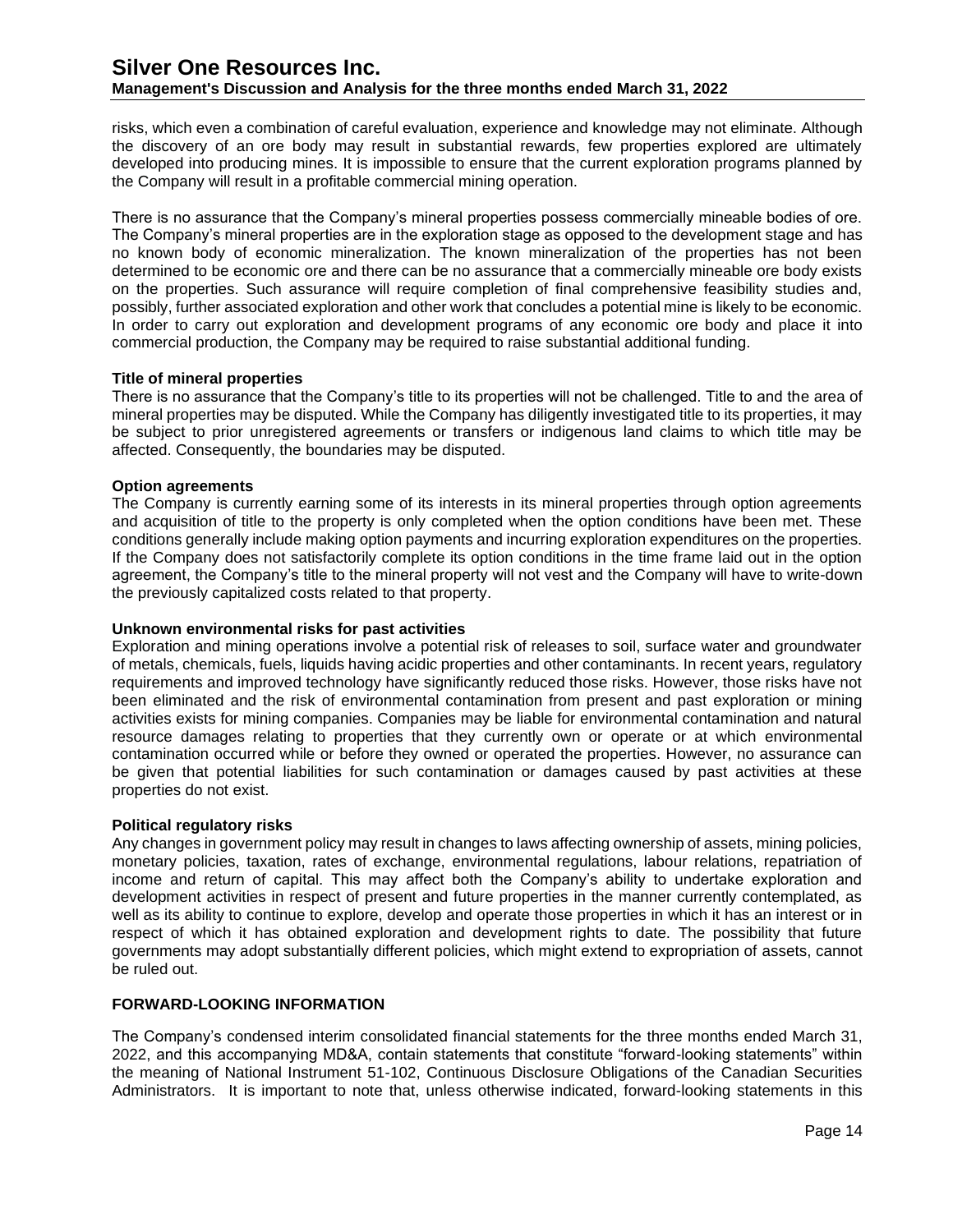## **Management's Discussion and Analysis for the three months ended March 31, 2022**

MD&A describe the Company's expectations up to the date of the MD&A.

Forward-looking statements often, but not always, are identified by the use of words such as "seek", "anticipate", "believe", "plan", "estimate", "expect", "targeting" and "intend" and statements that an event or result "may", "will", "should", "could", or "might" occur or be achieved and other similar expressions. Forwardlooking statements in this MD&A include statements regarding the Company's future plans and expenditures, the satisfaction of rights and performance of obligations under agreements to which the Company is a part, the ability of the Company to hire and retain employees and consultants and estimated administrative assessment and other expenses. Forward-looking statements involve known and unknown risks, uncertainties, assumptions and other factors that may cause the actual results, performance or achievements of the Company to be materially different from any future results, performance or achievements expressed or implied by the forward-looking statements. Factors that could cause the actual results to differ include market prices, continued availability of capital and financing, inability to obtain required regulatory approvals and general market conditions. These statements are based on a number of assumptions, including assumptions regarding general market conditions, the timing and receipt of regulatory approvals, the ability of the Company and other relevant parties to satisfy regulatory requirements, the availability of financing for proposed transactions and programs on reasonable terms acceptable to the Company and the ability of third-party service providers to deliver services in a timely manner. Some of these risks and uncertainties are identified under the heading **"RISKS AND UNCERTAINTIES"** as disclosed elsewhere in this MD&A. Additional information regarding these factors and other important factors that could cause results to differ materially may be referred to as part of particular forward-looking statements.

Forward-looking statements contained herein are made as of the date of this MD&A and the Company disclaims any obligation to update any forward-looking statements, whether as a result of new information, future events or results or otherwise except as required by securities law. There can be no assurance that forward-looking statements will prove to be accurate, as actual results and future events could differ materially from those anticipated in such statements. Accordingly, readers should not place undue reliance on forwardlooking statements.

## **OUTLOOK**

Silver One's aim is to become a premier silver exploration and development company. The Company has an option agreement with SSR to acquire 100% of their interest in the past silver producing Candelaria Mine in Nevada. In 2017, the company initiated a regional exploration program in eastern Nevada. Work conducted to date has identified several highly-prospective target areas, four of which have been staked, and in July 2018, Silver One also entered into a Lease/Purchase Agreement to acquire five patented claims at its Cherokee project in eastern Nevada. In addition to the Nevada properties, the company also has an option agreement to acquire 100% interest in the Phoenix Silver property in Arizona.

Ultimately, the Company's goal is to add shareholder value through identifying, acquiring, and exploring silver properties. In 2022, the Company intends to grow through further potential acquisitions of companies and/or properties, and organically through the continued exploration of its current mineral property holdings.

## **QUALIFIED PERSONS**

Robert Cann, P. Geo, , is a Qualified Person as defined in National Instrument 43-101 Standards of Disclosure for Mineral Projects, and is responsible for the review of technical information in the MD&A.

#### **OTHER INFORMATION**

Additional information relating to the Company can be found on SEDAR at [www.sedar.com](http://www.sedar.com/) or on the Company's website at [www.silverone.com.](http://www.silverone.com/)